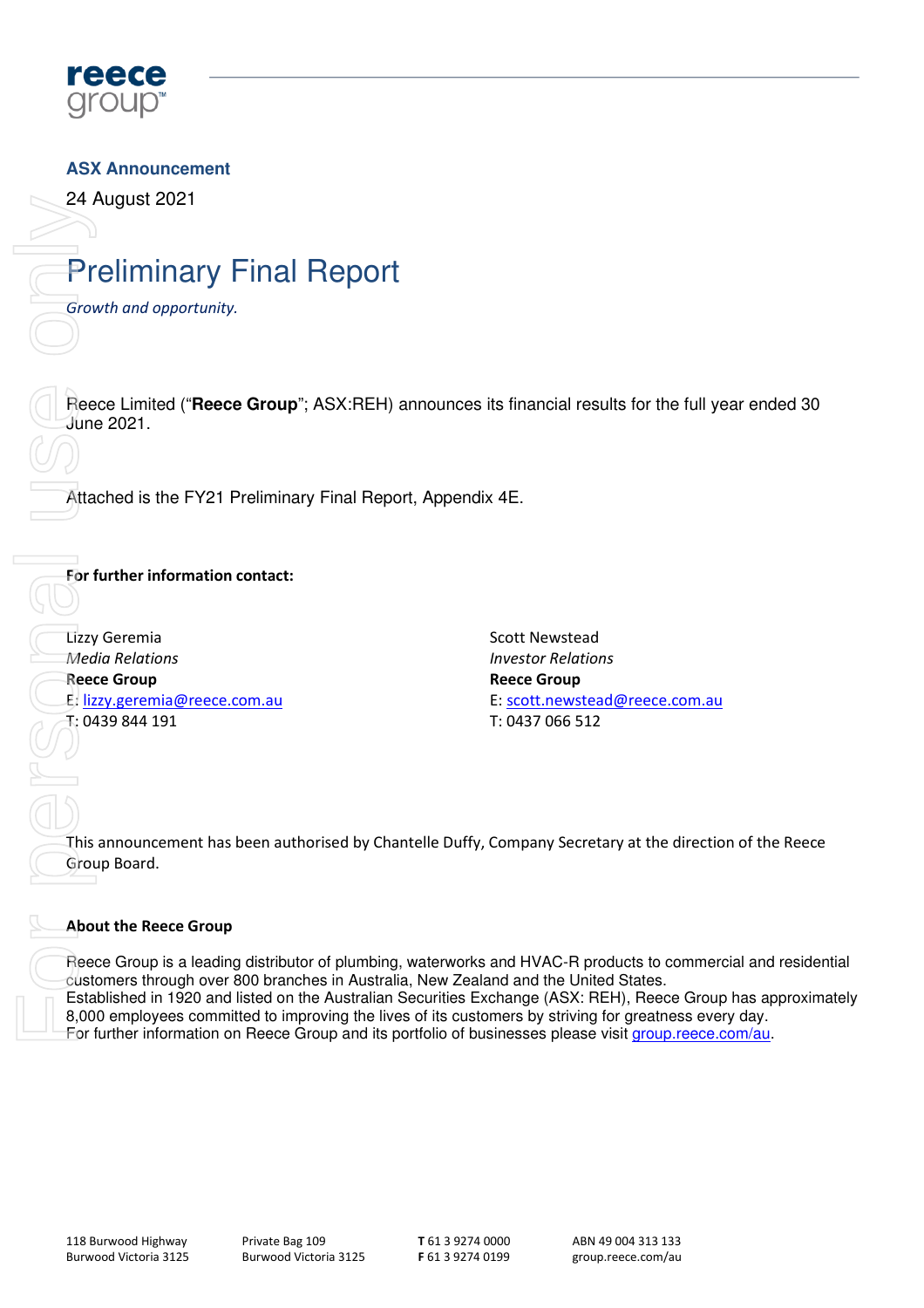### Reece Limited and controlled entities

(ABN 49 004 313 133)

# **Appendix 4E**

Full-year information for the twelve months ended 30 June 2021 provided to the ASX under listing rule 4.3A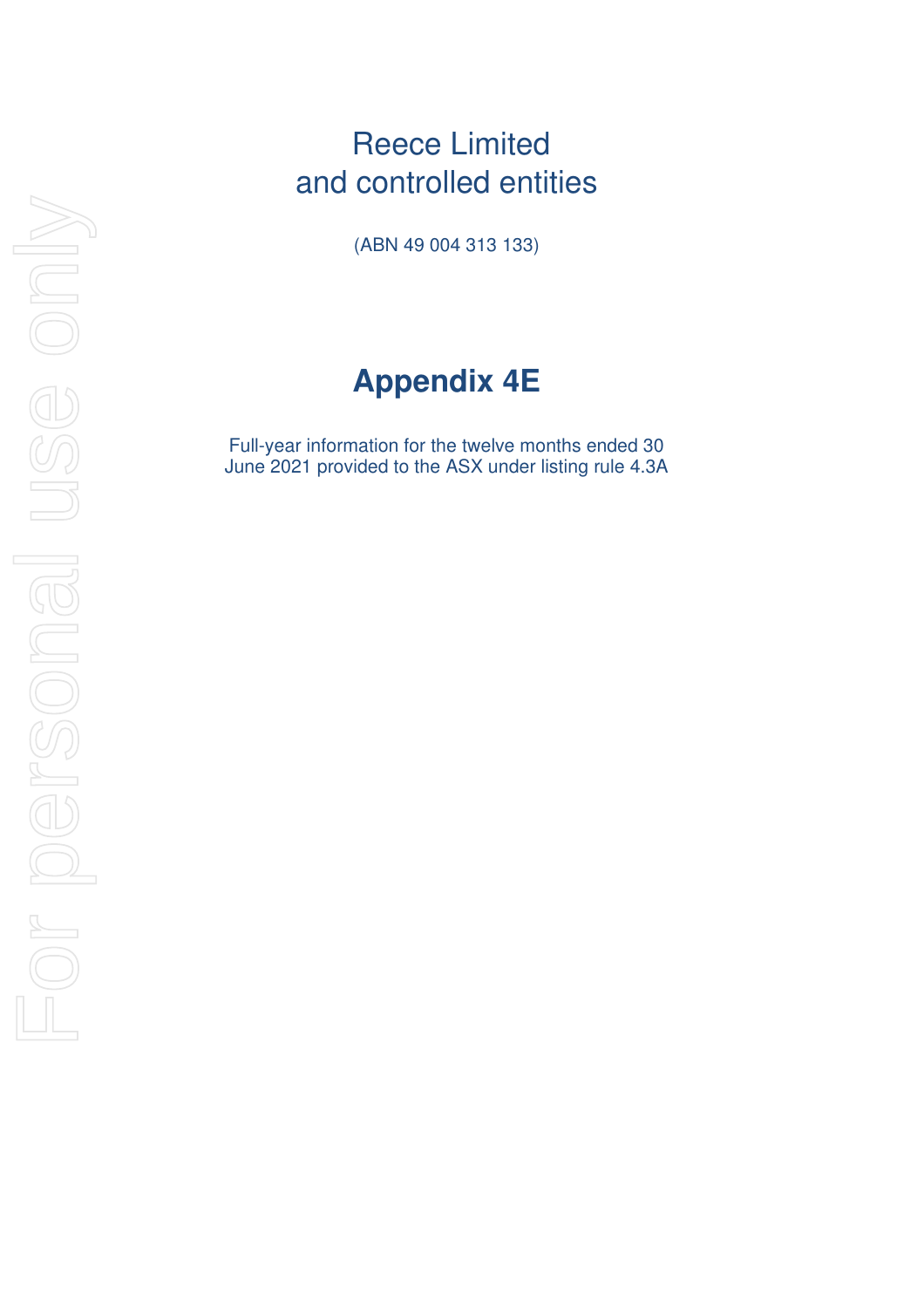# Appendix 4E - Preliminary Final Report

### **Reece Limited**

(ABN 49 004 313 133)

#### **1. Reporting period**

Report for the financial year ended 30 June 2021 Previous corresponding period is the financial year ended 30 June 2020

### **2. Results for announcement to the market**

|                                                          |                     |       |    | \$A'000                        |
|----------------------------------------------------------|---------------------|-------|----|--------------------------------|
| Revenues from sale of goods                              | Up                  | 4.3%  | to | 6,270,706                      |
| <b>EBITDA</b> excluding finance costs and finance income | Up                  | 10.9% | to | 720,290                        |
| <b>EBIT</b>                                              | Up                  | 20.0% | to | 492,572                        |
| Profit after tax                                         | Up                  | 24.7% | to | 285,595                        |
| Net profit for the period attributable to members        | Up                  | 24.7% | to | 285,595                        |
| <b>Dividends</b>                                         | Amount per security |       |    | Franked amount<br>per security |
| Interim dividend                                         | 6.0 cents           |       |    | 100%                           |
| Final dividend                                           | 12.0 cents          |       |    | 100%                           |
| Record date for determining entitlements to the dividend | 13 October<br>2021  |       |    |                                |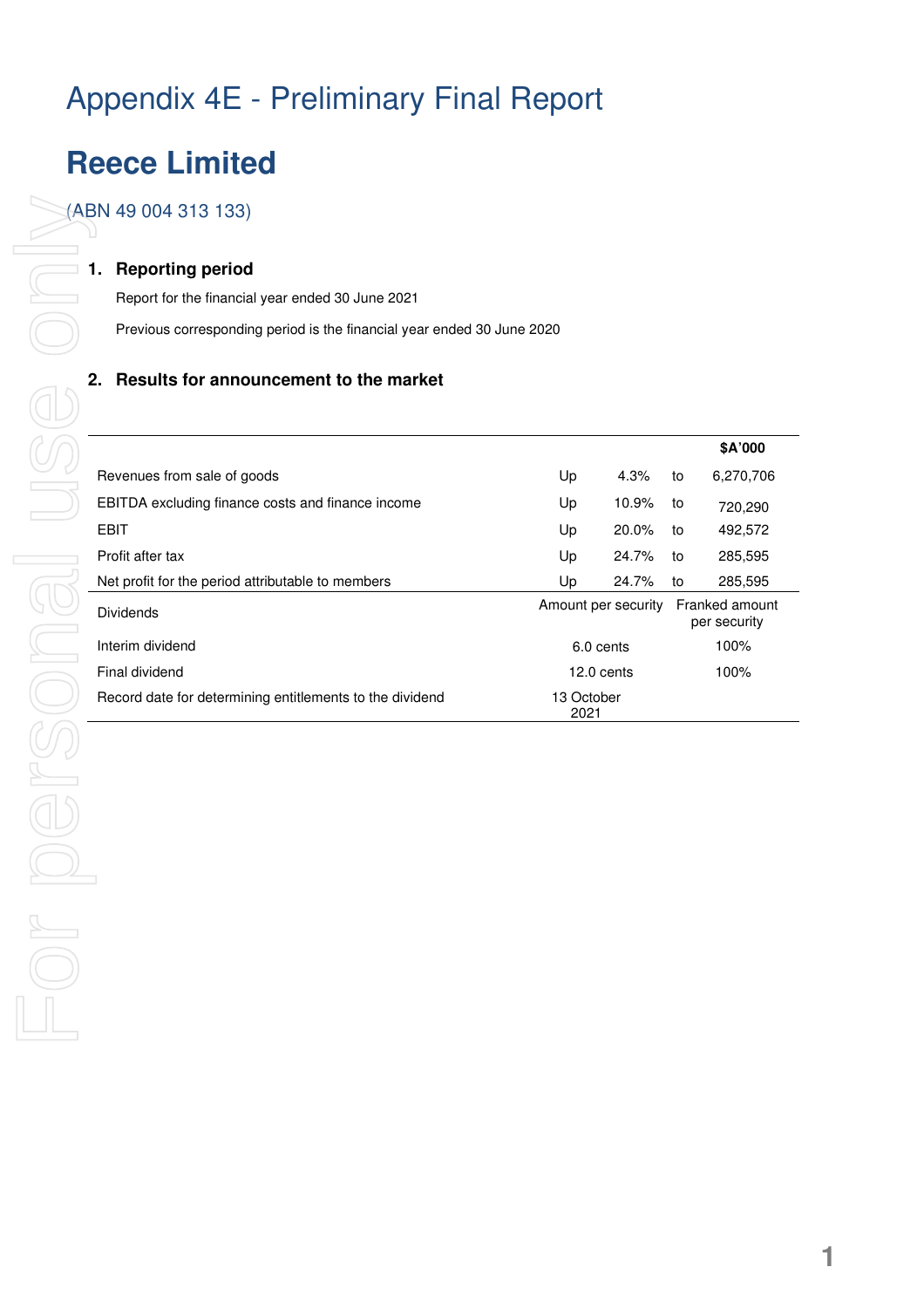### **3. Statement of Comprehensive Income**

for the year ended 30 June 2021

|                                                                       | 2021<br>(\$000's) | 2020<br>(\$000's) |
|-----------------------------------------------------------------------|-------------------|-------------------|
| Revenue                                                               |                   |                   |
| Revenue from sale of goods                                            | 6,270,706         | 6,009,878         |
| Other income                                                          | 11,102            | 3,863             |
|                                                                       | 6,281,808         | 6,013,741         |
| <b>Less: Expenses</b>                                                 |                   |                   |
| Cost of sales                                                         | 4,509,176         | 4,338,667         |
| Employee benefits expense                                             | 735,663           | 699,161           |
| Depreciation                                                          | 184,310           | 188,670           |
| Amortisation                                                          | 43,236            | 43,778            |
| Business acquisition costs                                            | 172               | 2,625             |
| Other expenses                                                        | 316,679           | 330,228           |
|                                                                       | 5,789,236         | 5,603,129         |
| <b>Operating profit</b>                                               | 492,572           | 410,612           |
| Finance income                                                        | 2,588             | 12,773            |
| Finance cost                                                          | (114, 877)        | (110, 880)        |
| Profit before income tax expense                                      | 380,283           | 312,505           |
| Income tax expense                                                    | 94,688            | 83,506            |
| Net profit for the year                                               | 285,595           | 228,999           |
| Other comprehensive income                                            |                   |                   |
| Items that may be reclassified subsequently to profit or loss:        |                   |                   |
| Exchange differences on translation of foreign operations, net of tax | (129, 285)        | 22,907            |
| Change in fair value of effective cash flow hedges, net of tax        | 58,815            | (22, 295)         |
| Total comprehensive income, net of tax                                | 215,125           | 229,611           |
| Basic earnings per share                                              | 44 cents          | 40 cents          |
| Diluted earnings per share                                            | 44 cents          | 40 cents          |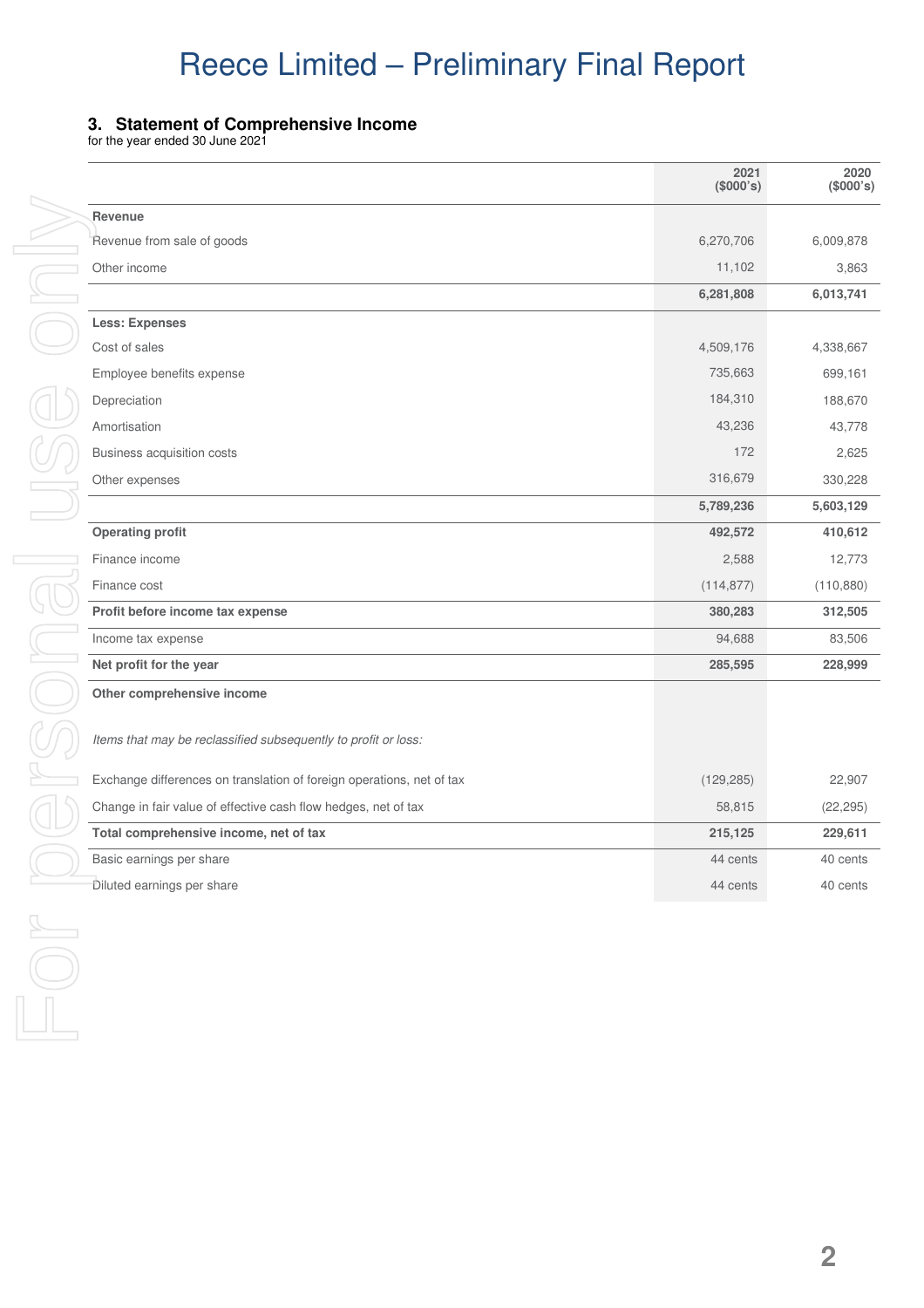#### **4. Statement of Financial Position**

as at 30 June 2021

|                                      | 2021<br>(\$000's) | 2020<br>(\$000's) |
|--------------------------------------|-------------------|-------------------|
| <b>Current assets</b>                |                   |                   |
| Cash and cash equivalents            | 828,966           | 1,004,708         |
| Trade and other receivables          | 1,044,037         | 931,628           |
| Inventories                          | 1,138,117         | 967,510           |
| Derivative financial instruments     | 1,029             |                   |
| <b>Total current assets</b>          | 3,012,149         | 2,903,846         |
| <b>Non-current assets</b>            |                   |                   |
| Property, plant and equipment        | 624,099           | 655,214           |
| Right-of-use assets                  | 633,052           | 688,408           |
| Investments in associates            | 14,468            | 1,718             |
| Intangible assets                    | 1,780,630         | 1,970,942         |
| Deferred tax assets                  | 53,671            | 49,808            |
| Derivative financial instruments     |                   | 73,949            |
| <b>Total non-current assets</b>      | 3,105,920         | 3,440,039         |
| <b>Total assets</b>                  | 6,118,069         | 6,343,885         |
| <b>Current liabilities</b>           |                   |                   |
| Trade and other payables             | 984,024           | 792,977           |
| Lease liabilities                    | 95,934            | 81,936            |
| Interest-bearing liabilities         | 16,443            | 18,013            |
| Deferred consideration               | 41,474            | 45,433            |
| Current tax liability                | 32,304            | 34,431            |
| Provisions                           | 76,698            | 69,374            |
| Derivative financial instruments     | 11,950            | 33,290            |
| <b>Total current liabilities</b>     | 1,258,827         | 1,075,454         |
| <b>Non-current liabilities</b>       |                   |                   |
| Long-term payables                   | 14,886            | 31,408            |
| Interest-bearing liabilities         | 1,319,173         | 1,747,219         |
| Lease liabilities                    | 574,321           | 633,732           |
| Deferred tax payable                 | 47,983            | 74,424            |
| Provisions                           | 4,958             | 5,444             |
| Derivative financial instruments     | 9,812             | 26,318            |
| <b>Total non-current liabilities</b> | 1,971,133         | 2,518,545         |
| <b>Total liabilities</b>             | 3,229,960         | 3,593,999         |
| Net assets                           | 2,888,109         | 2,749,886         |
| Equity                               |                   |                   |
| Contributed equity                   | 1,246,918         | 1,246,918         |
| Reserves                             | (39, 470)         | 30,384            |
| Retained earnings                    | 1,680,661         | 1,472,584         |
| <b>Total equity</b>                  | 2,888,109         | 2,749,886         |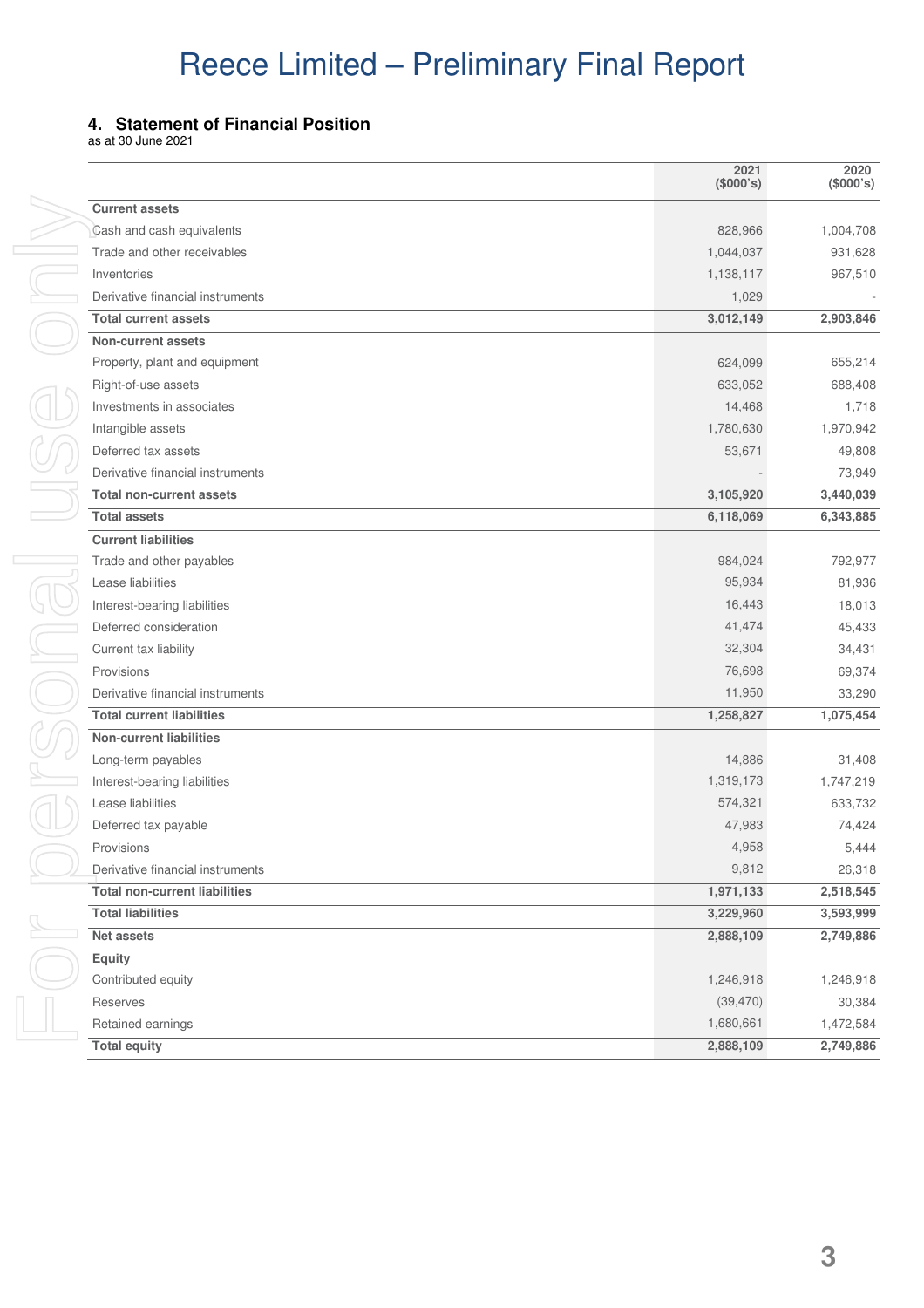### **f Changes in Equity**

| Balance as at 1 July 2019<br>Net profit for the year<br>Exchange differences on translatio<br>net of tax |
|----------------------------------------------------------------------------------------------------------|
|                                                                                                          |
|                                                                                                          |
|                                                                                                          |
|                                                                                                          |
| Change in fair value of effective ca                                                                     |
| Total comprehensive income for                                                                           |
| Transactions with owners in the                                                                          |
| Additional contributed equity                                                                            |
| Share-based payments                                                                                     |
| Dividends paid                                                                                           |
| <b>Total transactions with owners i</b>                                                                  |
| Balance as at 30 June 2020                                                                               |
|                                                                                                          |
| Balance as at 1 July 2020                                                                                |
| Net profit for the year                                                                                  |
| Exchange differences on translatic<br>operations, net of tax                                             |
| Change in fair value of effective ca                                                                     |
| Total comprehensive income for                                                                           |
| Transactions with owners in the                                                                          |
| Share-based payments                                                                                     |
| Dividends paid                                                                                           |
| <b>Total transactions with owners i</b>                                                                  |
| Balance as at 30 June 2021                                                                               |

|                                                                          | <b>Contributed</b><br>equity | <b>Reserves</b> | <b>Retained</b><br>earnings | <b>Total</b><br>equity |
|--------------------------------------------------------------------------|------------------------------|-----------------|-----------------------------|------------------------|
|                                                                          | (\$000's)                    | (\$000's)       | (\$000's)                   | (\$000's)              |
| Balance as at 1 July 2019                                                | 604,849                      | 29,580          | 1,357,151                   | 1,991,580              |
| Net profit for the year                                                  |                              |                 | 228,999                     | 228,999                |
| Exchange differences on translation of foreign operations,<br>net of tax |                              | 22,907          |                             | 22,907                 |
| Change in fair value of effective cash flow hedges, net of tax           |                              | (22, 295)       |                             | (22, 295)              |
| Total comprehensive income for the year, net of tax                      | 604,849                      | 30,192          | 1,586,150                   | 2,221,191              |
| Transactions with owners in their capacity as owners:                    |                              |                 |                             |                        |
| Additional contributed equity                                            | 642,069                      |                 |                             | 642,069                |
| Share-based payments                                                     |                              | 192             |                             | 192                    |
| Dividends paid                                                           |                              |                 | (113,566)                   | (113, 566)             |
| Total transactions with owners in their capacity as owners:              | 642,069                      | 192             | (113, 566)                  | 528,695                |
| Balance as at 30 June 2020                                               | 1,246,918                    | 30,384          | 1,472,584                   | 2,749,886              |
|                                                                          |                              |                 |                             |                        |
| Balance as at 1 July 2020                                                | 1,246,918                    | 30,384          | 1,472,584                   | 2,749,886              |
| Net profit for the year                                                  |                              |                 | 285,595                     | 285,595                |
| Exchange differences on translation of foreign<br>operations, net of tax |                              | (129, 285)      |                             | (129, 285)             |
| Change in fair value of effective cash flow hedges, net of tax           |                              | 58,815          |                             | 58,815                 |
| Total comprehensive income for the year, net of tax                      | 1,246,918                    | (40,086)        | 1,758,179                   | 2,965,011              |
| Transactions with owners in their capacity as owners:                    |                              |                 |                             |                        |
| Share-based payments                                                     |                              | 616             |                             | 616                    |
| Dividends paid                                                           |                              |                 | (77, 518)                   | (77, 518)              |
| Total transactions with owners in their capacity as owners:              |                              | 616             | (77, 518)                   | (76, 902)              |
| <b>Balance as at 30 June 2021</b>                                        | 1,246,918                    | (39, 470)       | 1,680,661                   | 2,888,109              |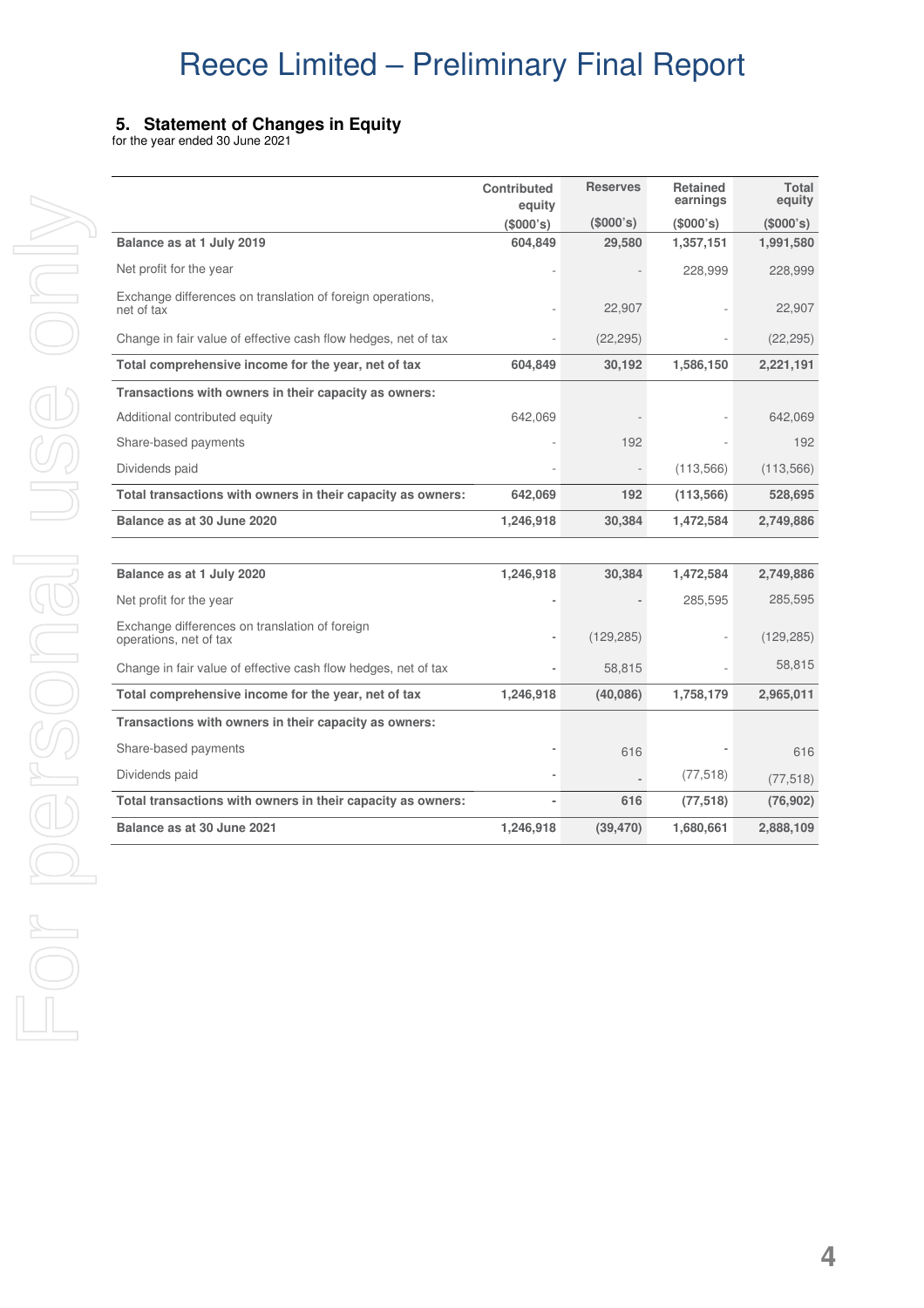#### **6. Statement of Cash Flows**

for the year ended 30 June 2021

|                                                                       | 2021<br>(\$000's) | 20201<br>(\$000's) |
|-----------------------------------------------------------------------|-------------------|--------------------|
| Cash flow from operating activities                                   |                   |                    |
| Receipts from customers                                               | 6,586,311         | 6,167,820          |
| Payments to suppliers and employees                                   | (6,022,709)       | (5,394,230)        |
| Interest received                                                     | 2,584             | 2,509              |
| Finance costs paid                                                    | (75, 276)         | (85, 400)          |
| Income tax paid                                                       | (119, 274)        | (89, 737)          |
| Net cash from operating activities                                    | 371,636           | 600,962            |
| Cash flow from investing activities                                   |                   |                    |
| Purchase of property, plant, and equipment                            | (69, 608)         | (83, 328)          |
| Proceeds from sale of property, plant, and equipment                  | 16,967            | 8,382              |
| Purchase of intangibles                                               | (3,031)           | (27, 436)          |
| Purchase of controlled entities and investments, net of cash acquired | (12, 248)         | (177, 121)         |
| Net cash used in investing activities                                 | (67, 920)         | (279, 503)         |
| Cash flow from financing activities                                   |                   |                    |
| Proceeds from borrowings                                              |                   | 281,432            |
| Repayments of borrowings                                              | (276, 365)        | (158, 150)         |
| Proceeds from capital raising                                         |                   | 642,069            |
| Dividends paid                                                        | (77, 518)         | (113, 566)         |
| Payment of lease liabilities                                          | (108, 246)        | (95, 503)          |
| Net cash from/(used in) financing activities                          | (462, 129)        | 556,282            |
| Net (decrease)/ increase in cash and cash equivalents                 | (158, 413)        | 877,741            |
| Net foreign exchange translation difference                           | (17, 329)         | (740)              |
| Cash and cash equivalents at the beginning of the year                | 1,004,708         | 127,707            |
| Cash and cash equivalents at the end of the year                      | 828,966           | 1,004,708          |

1. 'Receipts from Customers' and 'Payments to suppliers and employees' have been restated to gross up for the impact of taxes. There is no impact to net cash from operating activities as previously reported.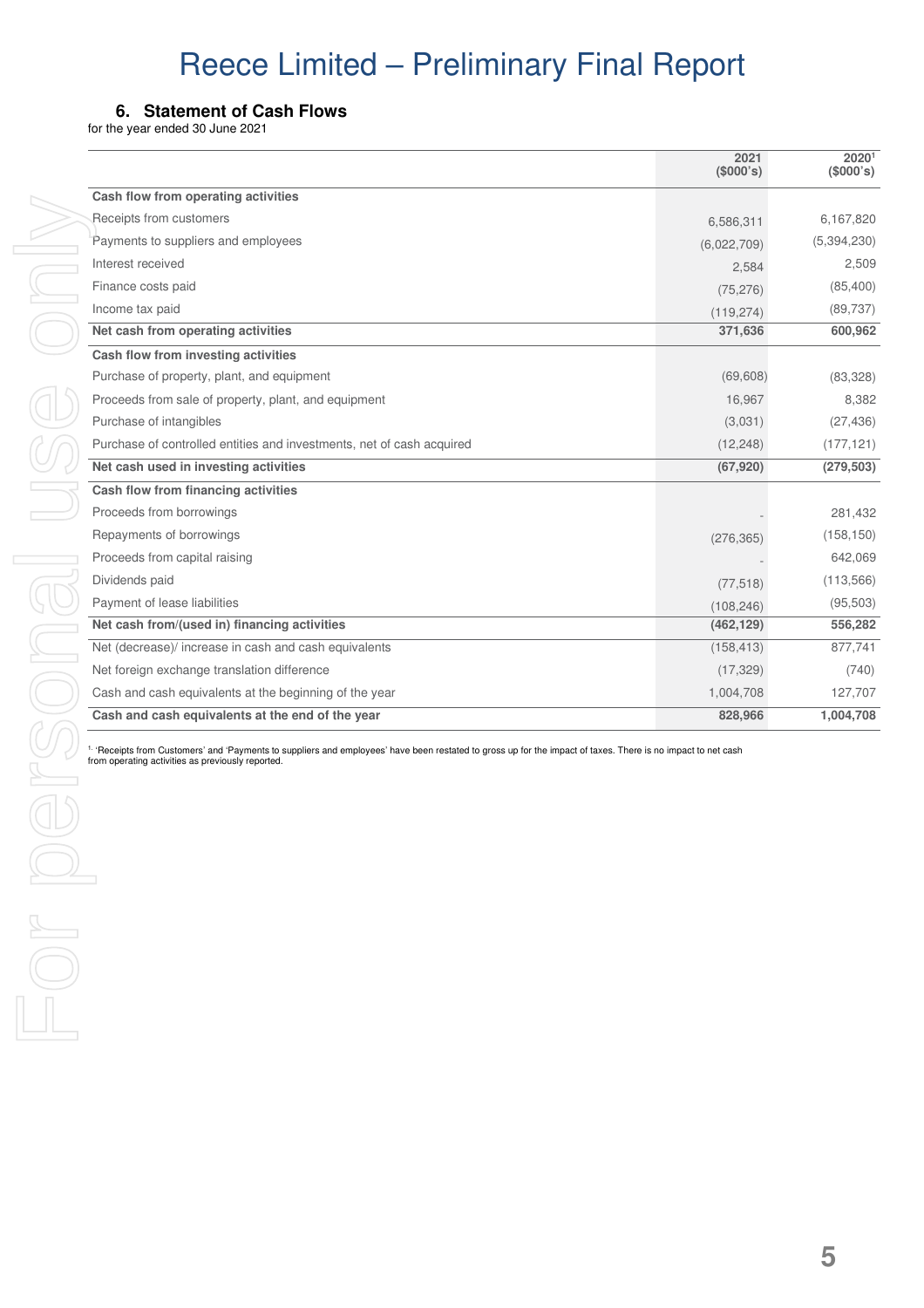### **7. Acquisitions**

There have been no material acquisitions during the year.

#### **8. Associate entities**

The table below shows investments in associate entities held by the Group:

|                      |             | Ownership                |                   | <b>Consolidated carrying amount</b> |
|----------------------|-------------|--------------------------|-------------------|-------------------------------------|
|                      | 2021<br>(%) | 2020<br>(%)              | 2021<br>(\$000's) | 2020<br>(\$000's)                   |
| True Pillars Pty Ltd | 20.2        | $\overline{\phantom{a}}$ | 2,500             |                                     |
| FieldPulse Pty Ltd   | 26.1        | 7.1                      | 9,080             | .468                                |

True Pillars Pty Ltd and FieldPulse Pty Ltd both became associates of Reece Ltd during the year. There have been no material contributions to net profit, and there have been no transactions other than the provision of equity capital between Reece Ltd and it's associates during the year.

#### **9. Dividends**

|                                            | Date of payment | Total amount of dividend \$ |
|--------------------------------------------|-----------------|-----------------------------|
| Interim dividend – year ended 30 June 2021 | 15 April 2021   | 38,759,051                  |
| Final dividend – year ended 30 June 2021   | 27 October 2021 | 77.518.102                  |

| Amount per ordinary security       |               | <b>Amount per security</b> | <b>Franked amount per security</b> |
|------------------------------------|---------------|----------------------------|------------------------------------|
| Final dividend:                    | Current year  | 12.0 cents                 | 12.0 cents (at 30% tax rate)       |
|                                    | Previous year | 6.0 cents                  | 6.0 cents (at 30% tax rate)        |
| Interim dividend:                  | Current year  | 6.0 cents                  | 6.0 cents (at 30% tax rate)        |
|                                    | Previous year | 6.0 cents                  | 6.0 cents (at 30% tax rate)        |
| <b>Total dividend per security</b> |               | <b>Current period</b>      | <b>Previous period</b>             |
| Ordinary securities                |               | 18.0 cents                 | 12.0 cents                         |

#### **10. Statement of retained earnings**

|                                                         | <b>CONSONGATED ENTIRY</b> |                   |
|---------------------------------------------------------|---------------------------|-------------------|
|                                                         | 2021<br>(\$000's)         | 2020<br>(\$000's) |
| Balance at beginning of year                            | 1.472.584                 | 1,357,151         |
| Net profit attributable to members of the parent entity | 285.595                   | 228,999           |
| Dividends paid                                          | (77, 518)                 | (113,566)         |
| Balance at end of year                                  | 1,680,661                 | 1,472,584         |

#### **11. Net tangible assets per security**

|                                                                                                         | <b>Current</b><br>period | <b>Previous</b><br>corresponding<br>period |
|---------------------------------------------------------------------------------------------------------|--------------------------|--------------------------------------------|
| Net tangible asset backing per ordinary security                                                        |                          |                                            |
| The calculation of net tangible asset backing per<br>ordinary security on issue at the end of the year. | 171 cents                | 124 cents                                  |

 **Consolidated Entity**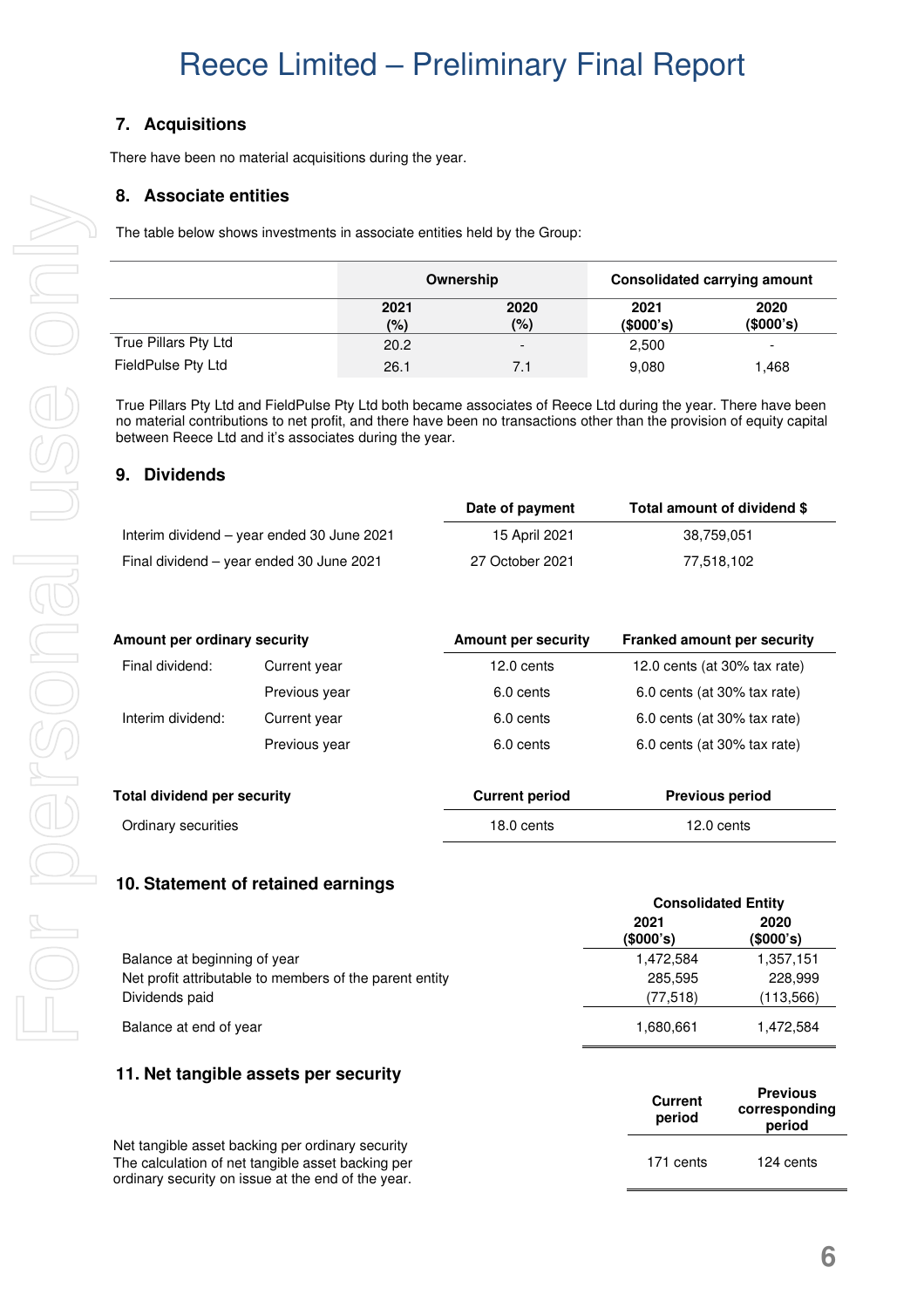#### **12. The financial information provided in the Appendix 4E has been prepared in accordance with Australian Accounting Standards.**

#### **13. Commentary on the results for the period**

FY21 has seen the Group continue to execute its long-term growth agenda and deliver another record result. Sales revenue increased by 4.3% to \$6,271m (2020: \$6,010m). Normalised EBITDA was up 10.9% to \$720m (2020: \$650m) and statutory net profit after tax grew 24.7% to \$286m (2020: \$229m).

#### **ANZ Region**

In the ANZ region, sales revenue increased by 9.2% to \$3,154m (2020: \$2,888m) in a market that remains operationally impacted by COVID-19 restrictions. New housing approvals increased by 23% in the year to 30 June 2021, and alterations and additions increased by 25% over the same period. Capacity constraints within the industry started to present in the second half, with border closures coupled with elevated construction demand causing labour shortages. Price inflation on construction products and supply chain tightening created additional challenges for the ANZ end markets.

Reece continues to deliver customised service, through quality products, strong relationships, and technical support, alongside an ongoing continuous improvement and innovation focus. The Group's footprint in ANZ increased to a total of 642 branches as at 30 June 2021.

#### **US Region**

In the US region, sales revenue was flat at \$3,117m (2020: \$3,122m). On a constant currency (US Dollar) basis sales revenue increased 11.4%. COVID-19 related restrictions and disruptions have continued to impact US operations, through short-term temporary branch closures and tightening supply chains. Price inflation on construction products began to present in the second half of the financial year. The US market also faced labour market shortages during FY21 which created capacity challenges for our end markets. Additionally, in February winter storm Uri led to prolonged and widespread power and gas outages, property damage and trading disruptions across Texas, Oklahoma, and other areas of the US sun belt.

New housing commencements trended upwards in FY21, as demand increased, and interest rates remained low. Alterations and additions increased 4.8% with people spending more time at home for both work and leisure.

The US branch network comprised 189 branches as at 30 June 2021. The region continued to trial and invest in new branch formats and service concepts, which are the result of an ongoing focus on understanding end markets and customers. The business continues to take a long-term approach to growth in the US region, with the focus during FY21 on continuing to build on strong operational foundations while investing in growth capabilities across the business.

#### **Group**

Throughout FY21, the Group has maintained its focus on being brilliant at the fundamentals of distribution, creating and delivering on growth opportunities, and embedding a culture of innovation.

In ANZ, the business focussed on further digitising the customer's experience, to deliver the same world-class experience irrespective of when, where, or how they want to do business. In the US, the focus remains on optimising the fundamentals of the business, while looking to pursue growth opportunities across markets and formats. Where appropriate, Reece looks to leverage and implement processes and strategies from the ANZ region across the US region.

The health and safety of the Reece team and customers is core to the Group's people promise. The ANZ business has digitised the safety and compliance processes. Safety is fundamental to the daily and weekly routines of the branch networks. Through this continued focus, Lost Time Injury Frequency Rates decreased by 20% in FY21.

In the US, process innovation around operational excellence audits, led to a safer customer and team member experience. Additionally, the US team developed a COVID-19 reporting application to streamline communication, cleaning, isolation, and reopening processes for impacted branches, and to keep everyone as safe as possible during the pandemic.

Despite operational disruptions, branches remained open when possible. As such, the Group did not receive any government stimulus or support payments during FY21. Furthermore, due to the outstanding work of our people, the financial performance of the Group in FY21 has not been adversely impacted by COVID-19.

During FY21, the Group has continued to invest in the core business. The cost of doing business excluding depreciation, amortisation and business acquisition costs increased by 2.2% to \$1,052m (2020: \$1,029m).